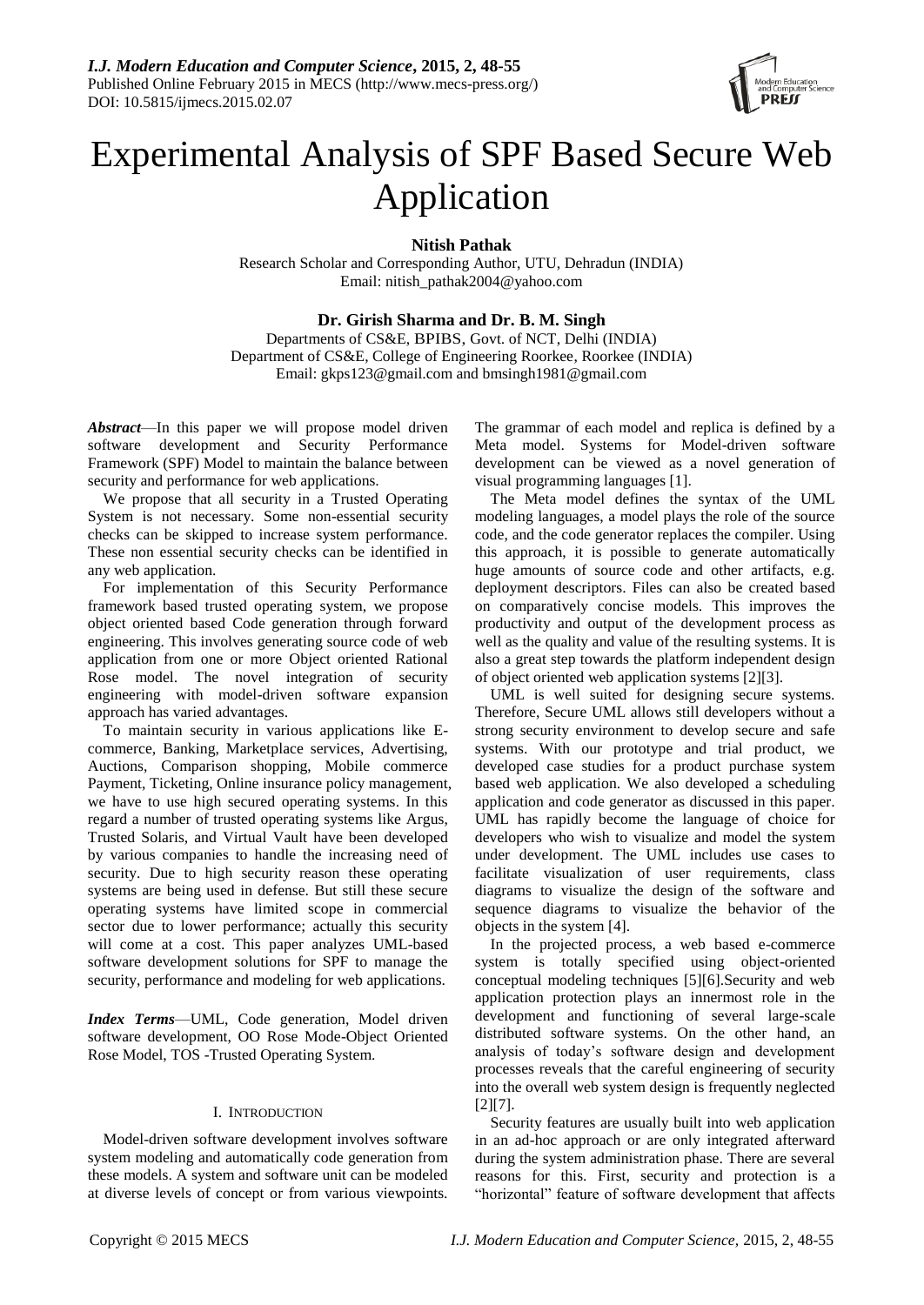almost each component of an application and its incorporation into the software design and development process is not well understood.

Second, there is a lack of tools supporting security engineering. Third, the addition of security into a web application system by hand is complicated. Errors frequently arise due to the lack of experience and knowledge of the individual developers [2][3]. These developers are usually not security experts and they require actual guidelines for constructing secure on line web applications. In general, the post-hoc, low-level incorporation of security and protection has a negative impact on the quality and the worth of resulting web applications [5].

Due to gravity and importance of security in web applications; we should use trusted operating systems for the same [2][3].

High secure trusted operating systems recommend a number of safety mechanisms that can assist, defend information, make a system hard to break into, and detain attacks far better than conventional operating systems[8] [2].

Actually, this security will come at a charge, since it can humiliate the performance of an operating system. This performance defeat is one of the reasons why TOS have not become popular in web applications. UML can be applied in several areas like embedded systems, product purchase web applications, and social networking sites commercial applications etc. A number of UML tools generate program language code from UML in various object oriented programming languages. UML can be used for modeling and designing the entire system independent of platform/ language. Trusted operating systems can be designed by using UML based concepts  $[1]$ [9].

While Trusted Operating Systems present an unbelievable quantity of security, observations about computing workloads recommend that only a few parts of the operating system security are really essential[6].

Web servers are the most excellent example. For various web servers, the greater part of the information on the server is freely legible and accessible on the Internet. So, if a Trusted Operating System is used on a web server, some security used to protect the privacy of the server's information is not needed. Any security used to protect and defend the confidentiality and privacy of web server data can be considered a waste and misuse of computational resources [1][10]. The security needed in online web servers is the security to guard the integrity of data, not the privacy of data. Based on this surveillance, this research article proposes the Security Performance Flexibility Model (SPF) of TOS to Web applications [6].

This paper will comprise four sections. Section I comprise introduction of SPF model, software design and development and its significance in Web applications, Section II comprise the related work for SPF based secure Web applications, Section III comprise the architecture of system SPF and object oriented development, Section IV comprise the description and object oriented experimental analysis of the problem and the last section comprise the references.

# II. RELATED WORK

According to SPF observation we feel that not all computing workloads need all the security in secure Operating Systems. SPF permits computer system administrators to selectively disable parts of the security protection in secure Operating Systems [9]. Whenever we disable some needless parts of the Trusted Operating System security, performance and efficiency of the computer system can potentially be increased [1].

System administrators can use the SPF framework to balance the security and performance needs in their particular web computing environment [11]. First we have to identify which part can be disabled to achieve the maximum performance in specific web application. We should identify various operations in product purchase web application to disable the undesirable operations to improve the performance in all respect. Based on Questionnaire and survey related to web applications like e-commerce sites, job portals, we can find trends, Hit rate, Max operations performed by users, Frequency of read, write, upload, share, comment, messaging operations, What is the chance that an event will occur?, Which patterns are significant?

After identifying the answer of above question we can identify the frequency of operations performed by web users and according to our desired requirement we can disable some security checks in trusted operating systems to improve performance of web applications [5][12]. As we know all security checks are not important in all web applications. Selection of these criteria will vary from one web application to another application.

#### III. ARCHITECTURE

The design of Trusted Operating Systems is demonstrated under the Figure 1. As a prompt to the reader, the design of an online product purchase system is not the same as the execution. A mixture of implementations for trusted safety mechanisms can be followed for the web applications.

In secure operating systems, there is a larger amount of security and safety placed into the operating system. Figure 1.b indicates this security and safety with a much thicker coating of kernel security checks [13][10].What is inside the kernel security check layer of a Trusted Operating System depends on the design & implementation of web application.

We can see in figure 1.b, the kernel security layer in trusted operating system may comprise DAC, MAC, Least Privilege, auditing, or any more number of extra security features [6][14].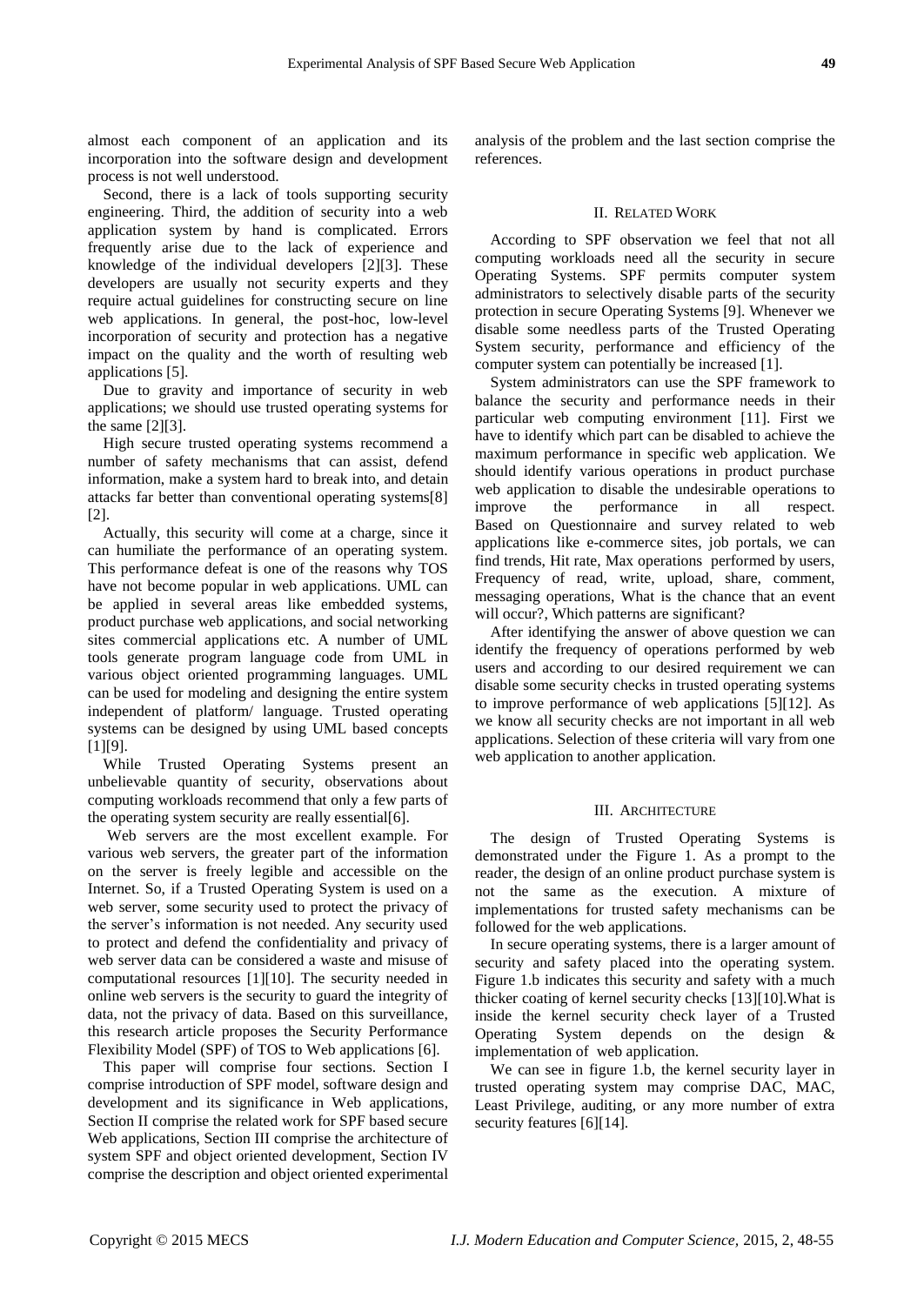

(a)Normal Operating Systems (b) Trusted or Secure Operating Systems Fig.1. Security Framework of TOS

In figure 1.b the main point is that the kernel safety checks are a large amount in nature than conventional operating systems. This large layer of security and safety causes Trusted Operating Systems to bear performance degradation [8]. All system calls to the kernel of TOS must go through this thick layer of security checks before they can do any useful and valuable work [1][10].

#### IV. PROBLEM DESCRIPTION AND SOLUTION

Design in Figure 1.b shows, the supplementary security checks in the kernel will cause Trusted Operating Systems to be slower than conventional operating systems [6]. If we implement the same trusted operating system for web applications like e-commerce sites, job portals, then we get lower performance but more security features as we are using the trusted operating system for the same. The main problem is to balance security and performance of secure operating system for web applications.

The incorporation of security engineering into a modeldriven software development process has the following advantages. To start with, security and safety requirements can be formulated and integrated into software system design at a high level of abstraction for various web applications. In this way, it becomes probable to design and develop security aware web applications that are designed with the objective of preventing violations of a safety and security policy. For example, a database query can be designed so that users can only retrieve and access those data records that they are allowed to access. In addition, the model information can be used to notice and to accurate design errors or to confirm the correctness and rightness of the mapping between requirements and their understanding in a design process [10][11].

Unfortunately, many systems are constructed without the use of modeling and visualization artifacts, due to constraints imposed by deadlines, or a shortage of manpower. In this research paper we will suggest Objectoriented analysis based designing using forward engineering. This approach is accepted technical process to analyzing, designing a web application, TOS or business by applying the object-oriented paradigm and visual modeling throughout the development life cycles to promote better stakeholder communication and software product quality[6][1].

With a variety of diagrams from UML we can demonstrate clear views of system. If we model any problem before its progress there are less chances that our development sketch will go wrong, thus decreasing development costs. Modeling decreases the risk and danger of mistakes [15].

For better performance for specific computer system workloads, this research paper suggests the security performance flexibility (SPF) model for Trusted Operating Systems. The combination of SPF and forward engineering can help developers, designers, and analyst as well as web applications user. The architectural thought behind the SPF structure is illustrated in Figure 2. For example, a system manager can use SPF to turn off all read security and safety checks in a web server [16]. By turning off all the read security checks of a web server, it is probable the web server's throughput and efficiency can be increased and improved [1][17].



Fig.2. System-SPF Architecture for web applications

Taking the decision to adopt UML in the development process of web applications does not mean that all UML diagrams must be used. It is up to the modeller to decide, which diagrams to use in the development process. The decision is usually based on the nature of the system; the domain, the functionalities, as well as the preferences of the modeller, since some UML diagrams might in some cases replace each other [9].

We can implement the SPF and code generation in following case of web applications. Following requirements are for a product purchase system:

 The administrator runs inventory reports. Every time inventory reports are run, inventory data is loaded from disk.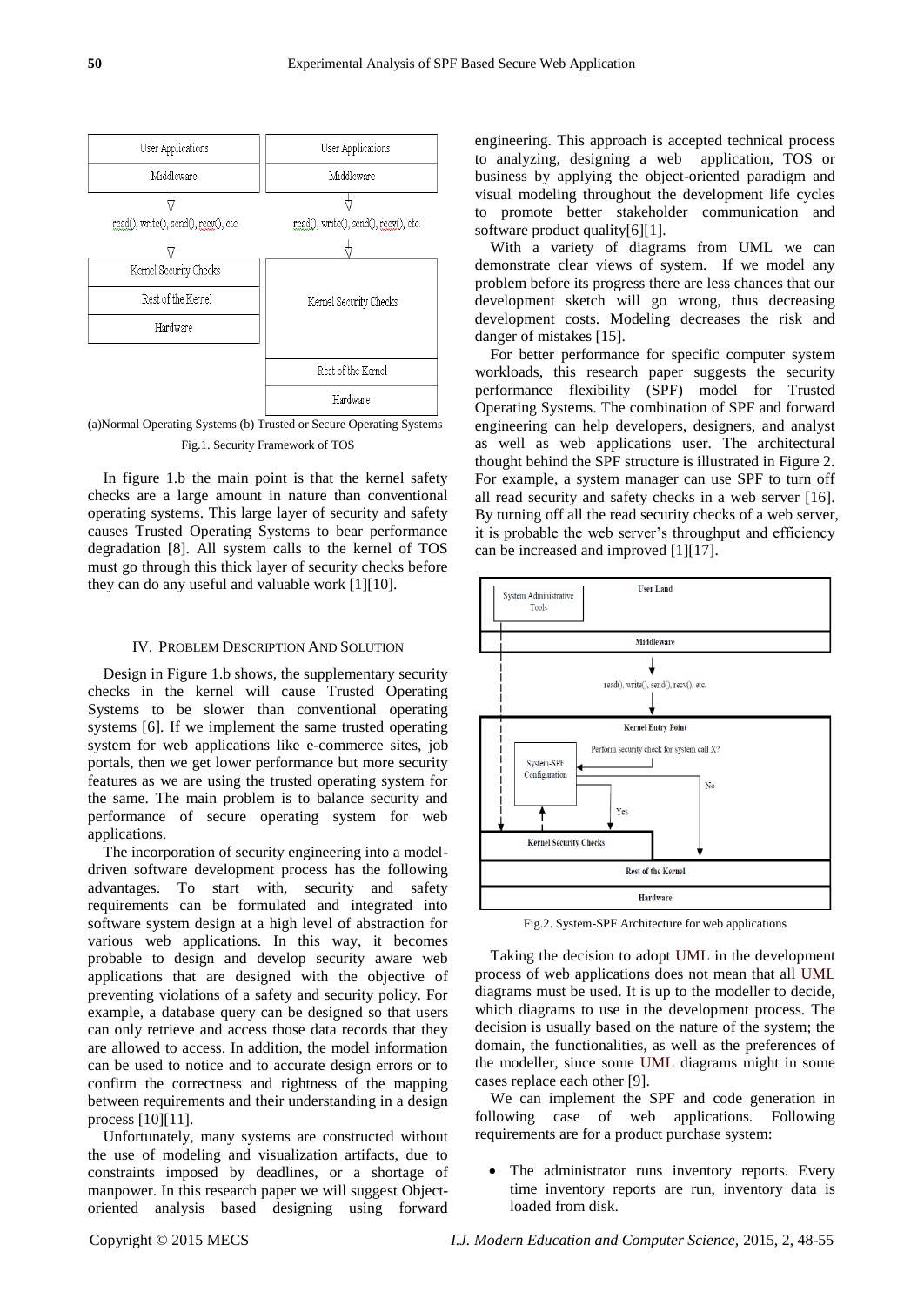- The administrator updates the inventory stock. Every time inventory stock is updated, inventory data is loaded from disk. Also, every time inventory stock is updated, inventory data is saved to a disk.
- A (general) make-a-sale (hint: meant to be a verbnoun phrase) can be of two specialized kinds: (1) make-a phone order sale; and (2) make-a walk-in sale.
- A sales clerk records the make-a-walk-in sales.
- A telephone operator, a specialized kind of a sales clerk, handles and records all make-a phone orders.
- Whenever there is a make-a-sale, the inventory stock is updated.
- A sale may need to verify a credit card if the purchase is a credit card purchase.
- A sale may need to verify a check if the purchase is a check purchase.

First we have to design the use case diagram because Use cases are an influential method for the elicitation and documentation of blackbox functional requirements [17]. Use cases are printed in natural language, use cases are effortless to understand and provide an outstanding way for communicating with customers and users. Use cases diagram provide the groundwork on which to specify end-to-end timing requirements for real-time web applications. Use cases can assist control the complexity of huge projects by decomposing the complexity into most significant functions (i.e., use cases) and by specifying applications from the users' perspective [9][18].

The generic Use case diagram of above case study is as follows:–



Fig.3. Use case diagram for a product purchase based web Application

For the above web application we can design and develop the class diagram with the help of above use case diagram and can perform forward engineering for the same application with the help of IBM Rational Rose Software [2][15]. We know a class diagram is "a diagram that shows a set of classes, interfaces, and collaborations and their relationships; class diagrams address the static design view of a system; a diagram that shows a collection of declarative (static) behavior"

Class diagrams are helpful in the development process from the very beginning, where they can be used for identifying system requirements and its entities [12]. For example, they construct the initial system architecture in the analysis phase, while in the design phase; they are refined and extended to represent the complete system specifications. In UML, a class is represented as a box with three vertical sections. The top section shows the name of the class [23]. The middle section displays the variables belonging to the class, with symbols representing the visibility (public, protected, or private) and properties (constant or static). The bottom section contains the member functions of the class [19]. Each method has a name, signature, and properties. On the basis of code and design we can implement the SPF model for trusted operating system i.e. well suited for various web applications [20].

The generic class diagram of online product purchase web application is as follows –



Fig.4. Generic Class Diagram for a product purchase web application

## **FORWARD ENGINEERING FOR PRODUCT PURCHACE BASED WEB APPLICATION**

Forward engineering in Rose is component-centered. Class wise code i.e. component-based programming is given below, this code can help the designers, developers during the development process of web applications [21][22].The class wise corresponding sample code segment in C++ is as follows-Code:

#include "admin.h" //##ModelId=4F7AB819004E admin::update () {

}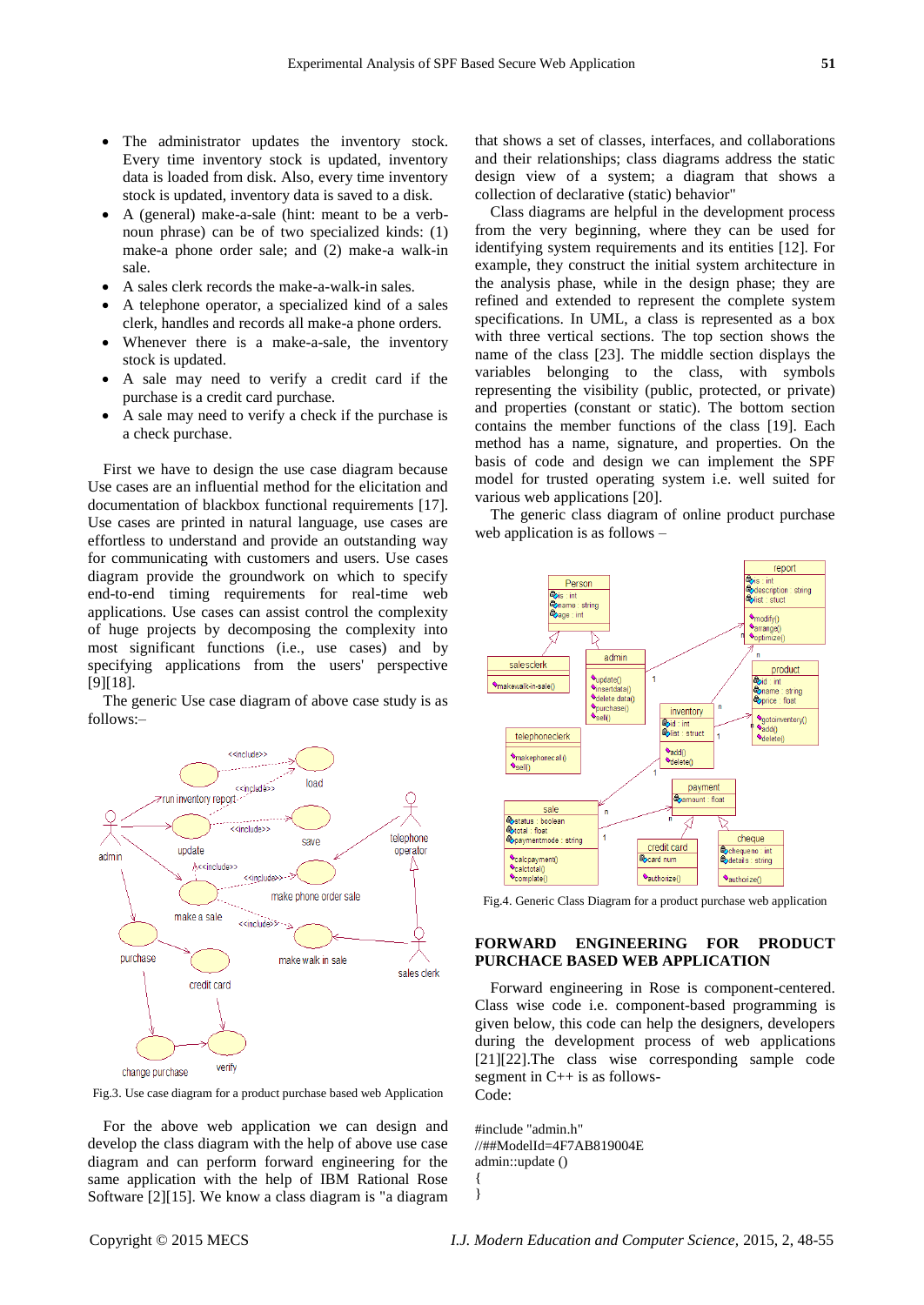//##ModelId=4F7AB81B037A admin::insertdata () { } //##ModelId=4F7AB81E0203 Admin::delete data () { } //##ModelId=4F7AB82101F4 admin::purchase () { } //##ModelId=4F7AB825037A admin::sell () { } #ifndef ADMIN\_H\_HEADER\_INCLUDED\_B0853EE5 #define ADMIN\_H\_HEADER\_INCLUDED\_B0853EE5 //##ModelId=4F7AB8140222 class admin : public Person { public: //##ModelId=4F7AB819004E update (); //##ModelId=4F7AB81B037A insertdata(); //##ModelId=4F7AB81E0203 delete data(); //##ModelId=4F7AB82101F4 purchase (); //##ModelId=4F7AB825037A sell (); }; #endif /\* ADMIN\_H\_HEADER\_INCLUDED\_B0853EE5 \*/ #include "cheque.h" //##ModelId=4F7AB95302CE cheque::authorize () { } #ifndef CHEQUE\_H\_HEADER\_INCLUDED\_B0857ACB #define CHEQUE\_H\_HEADER\_INCLUDED\_B0857ACB //##ModelId=4F7AB941003E class cheque : public payment { public: //##ModelId=4F7AB95302CE authorize (); private: //##ModelId=4F7AB947035B int chequeno; //##ModelId=4F7AB94C03C8 string details; }; #endif /\* CHEQUE\_H\_HEADER\_INCLUDED\_B0857ACB \*/ #include "credit card.h" //##ModelId=4F7AB93B0203 credit card::authorize() { } #ifndef CREDIT\_CARD\_H\_HEADER\_INCLUDED\_B0850B00 #define CREDIT\_CARD\_H\_HEADER\_INCLUDED\_B0850B00 //##ModelId=4F7AB9300167 class credit card : public payment { public:

 //##ModelId=4F7AB93B0203 authorize(); private: //##ModelId=4F7AB937000F card num; }; #endif /\* CREDIT\_CARD\_H\_HEADER\_INCLUDED\_B0850B00 \*/ #include "inventory.h" //##ModelId=4F7AB8E50251 inventory::add() { } //##ModelId=4F7AB8E6033C inventory::delete() { } #ifndef INVENTORY\_H\_HEADER\_INCLUDED\_B0856825 #define INVENTORY\_H\_HEADER\_INCLUDED\_B0856825 //##ModelId=4F7AB8D6037A class inventory { public: //##ModelId=4F7AB8E50251 add(); //##ModelId=4F7AB8E6033C delete(); private: //##ModelId=4F7AB8DB0290 int id; //##ModelId=4F7AB8DF0148 struct list; }; #endif /\* INVENTORY\_H\_HEADER\_INCLUDED\_B0856825 \*/ #ifndef PAYMENT\_H\_HEADER\_INCLUDED\_B0850957 #define PAYMENT\_H\_HEADER\_INCLUDED\_B0850957 //##ModelId=4F7AB922033C class payment { //##ModelId=4F7AB927032C float amount; }; #endif /\* PAYMENT\_H\_HEADER\_INCLUDED\_B0850957 \*/ #ifndef PERSON\_H\_HEADER\_INCLUDED\_B0851005 #define PERSON\_H\_HEADER\_INCLUDED\_B0851005 //##ModelId=4F7AB7FC02CE class Person { //##ModelId=4F7AB8040222 int is; //##ModelId=4F7AB807007D string name; //##ModelId=4F7AB8090203 int age; }; #endif /\* PERSON\_H\_HEADER\_INCLUDED\_B0851005 \*/ #include "product.h" //##ModelId=4F7AB879032C product::gotoinventory() { } //##ModelId=4F7AB883009C product::add() { } //##ModelId=4F7AB884003E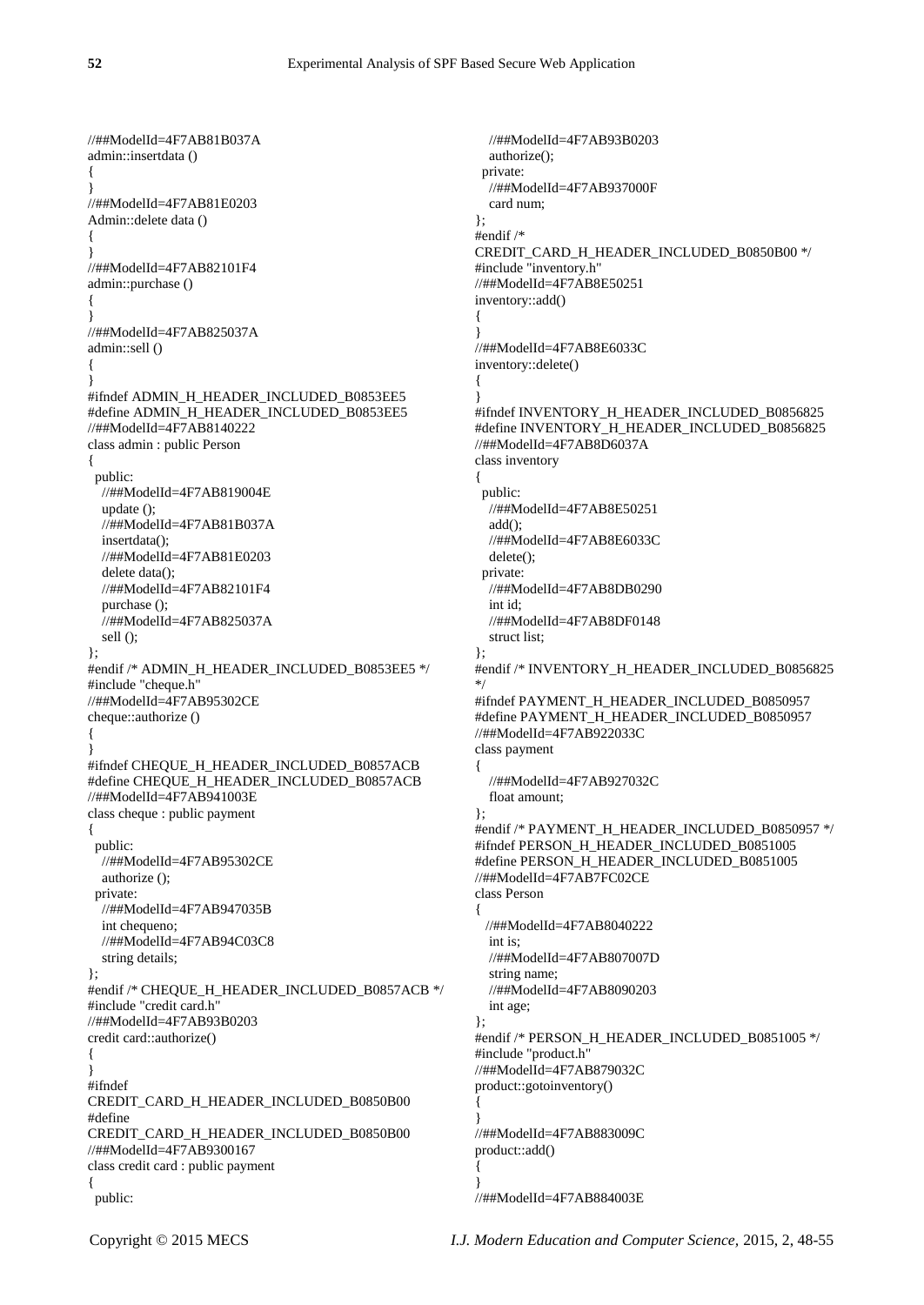{ } #ifndef PRODUCT\_H\_HEADER\_INCLUDED\_B08533FA #define PRODUCT\_H\_HEADER\_INCLUDED\_B08533FA //##ModelId=4F7AB8630251 class product { public: //##ModelId=4F7AB879032C gotoinventory(); //##ModelId=4F7AB883009C add(); //##ModelId=4F7AB884003E delete(); private: //##ModelId=4F7AB8680261 int id; //##ModelId=4F7AB86D008C string name; //##ModelId=4F7AB87102DE float price; }; #endif /\* PRODUCT\_H\_HEADER\_INCLUDED\_B08533FA \*/ #include "report.h" //##ModelId=4F7AB8530251 report::modify() { } //##ModelId=4F7AB8560261 report::arrange() { } //##ModelId=4F7AB8590186 report::optimize() { } #ifndef REPORT\_H\_HEADER\_INCLUDED\_B0851331 #define REPORT\_H\_HEADER\_INCLUDED\_B0851331 //##ModelId=4F7AB83D00CB class report { public: //##ModelId=4F7AB8530251 modify(); //##ModelId=4F7AB8560261 arrange(); //##ModelId=4F7AB8590186 optimize(); private: //##ModelId=4F7AB8420167 int is; //##ModelId=4F7AB844034B string description; //##ModelId=4F7AB84A0148 stuct list; }; #endif /\* REPORT\_H\_HEADER\_INCLUDED\_B0851331 \*/ #include "sale.h" //##ModelId=4F7AB913035B sale::calcpayment() { } //##ModelId=4F7AB917031C sale::calctotal()

product::delete()

{ } //##ModelId=4F7AB91B0213 sale::complate() { } #ifndef SALE\_H\_HEADER\_INCLUDED\_B085120D #define SALE\_H\_HEADER\_INCLUDED\_B085120D #include "payment.h" //##ModelId=4F7AB8F500AB class sale : public payment { public: //##ModelId=4F7AB913035B calcpayment(); //##ModelId=4F7AB917031C calctotal(); //##ModelId=4F7AB91B0213 complate(); private: //##ModelId=4F7AB8F90167 boolean status; //##ModelId=4F7AB8FD02DE float total; //##ModelId=4F7AB9010242 string paymentmode; }; #endif /\* SALE\_H\_HEADER\_INCLUDED\_B085120D \*/ #include "salesclerk.h" //##ModelId=4F7AB83302DE salesclerk::makewalk-in-sale() { } #ifndef SALESCLERK\_H\_HEADER\_INCLUDED\_B085310E #define SALESCLERK\_H\_HEADER\_INCLUDED\_B085310E #include "Person.h" //##ModelId=4F7AB82A0280 class salesclerk : public Person { public: //##ModelId=4F7AB83302DE makewalk-in-sale(); }; #endif /\* SALESCLERK\_H\_HEADER\_INCLUDED\_B085310E \*/ #include "telephoneclerk.h" //##ModelId=4F7AB8CF01F4 telephoneclerk::makephonecall() { } //##ModelId=4F7AB8D201A5 telephoneclerk::sell() { } #ifndef TELEPHONECLERK\_H\_HEADER\_INCLUDED\_B0852E98 #define TELEPHONECLERK\_H\_HEADER\_INCLUDED\_B0852E98 //##ModelId=4F7AB8C6007D class telephoneclerk { public: //##ModelId=4F7AB8CF01F4 makephonecall(); //##ModelId=4F7AB8D201A5

 sell(); };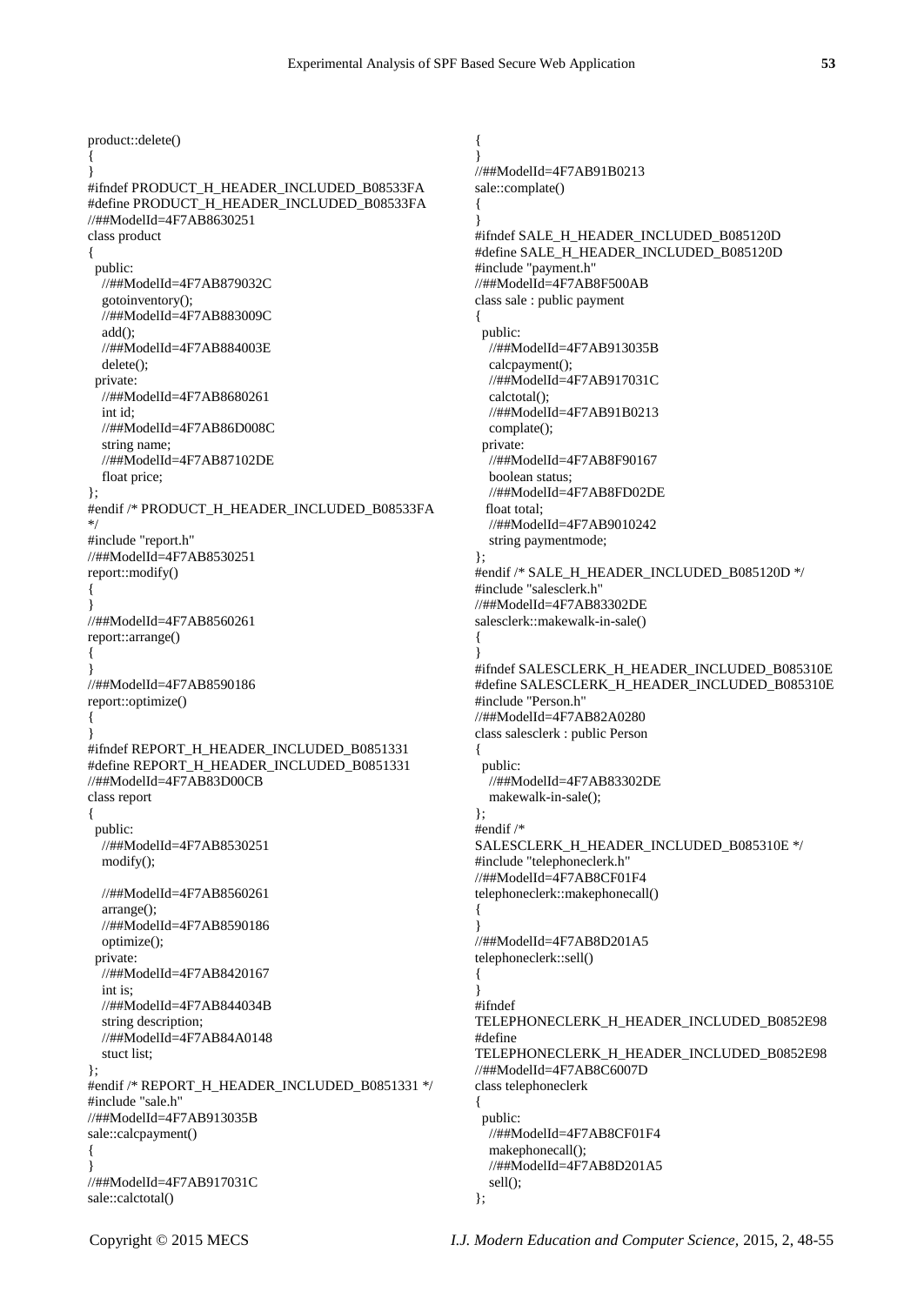#endif /\*

## TELEPHONECLERK\_H\_HEADER\_INCLUDED\_B0852E98 \*/

Here we have converted the object oriented model into the target language (e.g. C++, Visual Basic, COBOL, and Java).in above example we generated code in C++. In this approach main benefit is higher flexibility that the developer is not afraid to repeat the process several times and is therefore more adventurous.

#### V. CONCLUSION AND FUTURE SCOPE

In this paper, we have analyzed the integration of security engineering into a model-driven software development approach. We specifically focused on UML and component-based programming for forward engineering for web applications in trusted operating systems.

In this research, we have presented a SPF based software development process for web applications. This is based on object-oriented and SPF based conceptual modeling techniques applied to the development of online web applications. Then, we clarify how these primitives can be mapped in a web solution for automating the software development process through forward engineering using UML.

Presently our design focuses on static and fixed design models, which are comparatively close to the implementation. It is significance considering whether the efficiency and effectiveness of the development process of secure web applications can be improved by annotating models at a higher level of abstraction (e.g. analysis, Design etc) or by annotating dynamic models, e.g. state machines.

Furthermore, a number of critical questions concerning the development process are still open, e.g. how are roles and permissions identified?

Future research work will focus on modeling security requirements and design information using dynamic UML models. Additionally, the development process for secure web systems starting with the preliminary analysis up to the complete secure web system design will be investigated. In this perspective, we will study and examine the possibility of propagating security requirements between analysis and design models and ways to prove the compatibility of requirements and design information given at different levels during web based software development.

#### **REFERENCES**

- [1] Booch G., Jacobson I., Rumbaugh J. The UML Language Users Guide. Addison-Wesley, ACM Press, 1999.
- [2] J. Jürjens. Towards development of secure systems using UMLsec. In H. Hussmann, editor, Fundamental Approaches to Software Engineering, 4th International Conference, Proceedings, LNCS, pages 187–200. Springer, 2001.
- [3] P. Epstein and R. Sandhu. Towards a UML based approach to role engineering. In Proceedings of the fourth

ACM Workshop on Role-based access control, pages 135–143. ACM Press, 1999.

- [4] http://en.wikipedia.org/wiki/Applications\_of\_UML.
- [5] Roy A, Karforma S, A Survey on E-Governance Security, International Journal of Computer Engineering and Computer Applications (IJCECA). Fall Edition 2011, Vol 08 Issue No. 01, Pp: 50-62, ISSN 0974-4983.
- [6] Baresi L., Garzotto F., Paolini P. From Web Sites to Web Applications: New Issues for Conceptual Modeling. ER'2000 Workshop on Conceptual Modeling and the Web, LNCS 1921. Springer-Verlag, 2000, pp. 89-100.
- [7] K. Koskimies, T. M¨annist¨o, T. Syst¨a, and J. Tuomi, "Automated Support for Modeling OO Software", IEEE Software, 15, 1, January/February 1998, pp. 87–94.
- [8] Mark Aldrich. Secured Systems and Ada: A Trusted System Software Architecture. Proceedings of TRI-Ada, 2001.
- [9] P. Epstein and R. Sandhu. Towards a UML based approach to role engineering. In Proceedings of the fourth ACM workshop on Role-based access control, pages 135– 143. ACM Press, 1999.
- [10] Gómez J., Cachero C., Pastor O. Extending a Conceptual Modeling Approach to Web Application Design. In Proc. Conference on Advanced Information Systems Engineering (CAiSE), LNCS 1789, Springer- Verlag, 2000, pp. 79-93.
- [11] J. Jürjens. Towards development of secure systems using UMLsec. In H. Hussmann, editor, Fundamental Approaches to Software Engineering, 4th International Conference, Proceedings, LNCS, pages 187–200. Springer, 2001.
- [12] Gómez J., Cachero C., Pastor O. Extending a Conceptual Modeling Approach to Web Application Design. In Proc. Conference on Advanced Information Systems Engineering (CAiSE), LNCS 1789, Springer- Verlag, 2000, pp. 79-93.
- [13] http://www.ijric.org/volumes/Vol8/Vol8No8.pdf.
- [14] http://cairo.cs.uiuc.edu/publications/papers/thesis-achu. pdf.
- [15] James B.D. Joshi, Walid G. Aref, Arif Ghafoor, and Eugene H. Spafford. Security Models for Web-Based Applications, 2001.
- [16] Christian Friberg and Achim Held. Support for Discretionary Role-Based Access Control in ACLoriented Operating Systems. Proceedings of the Second ACM Role-Based Access Control Workshop, 2005.
- [17] http://www.ksc.com/articles/usecases.htm.
- [18] Ivar Jacobson, Magnus Christerson, Patrik Jonsson, and Gunnar Övergaard, Object-Oriented Software Engineering: A Use Case Driven Approach, Addison-Wesley, Wokingham, England, 1992. David Ferraiolo and Richard Kuhn. Role-Based Access Control. Proceedings of the 15th National Computer Security Conference, 2004.
- [19] Power, J. F. & Malloy, B. A. (2000), an approach for modeling the name lookup problem in the  $C + +$ programming language, in `ACM Symposium on Applied Computing', Como, Italy.
- [20] Tamar Richner and St éphane Ducasse. Recovering highlevel views of object-oriented applications from static and dynamic information. In Hongji Yang and Lee White, editors, Proceedings ICSM'99 (International Conference on Software Maintenance). IEEE, September 1999.
- [21] Vishal Jain, Dr. Mayank "Singh Ontology Based Information Retrieval in Semantic Web: A Survey, I.J. Information Technology and Computer Science", 2013/10, 62-69, http://www.mecs-press.org.